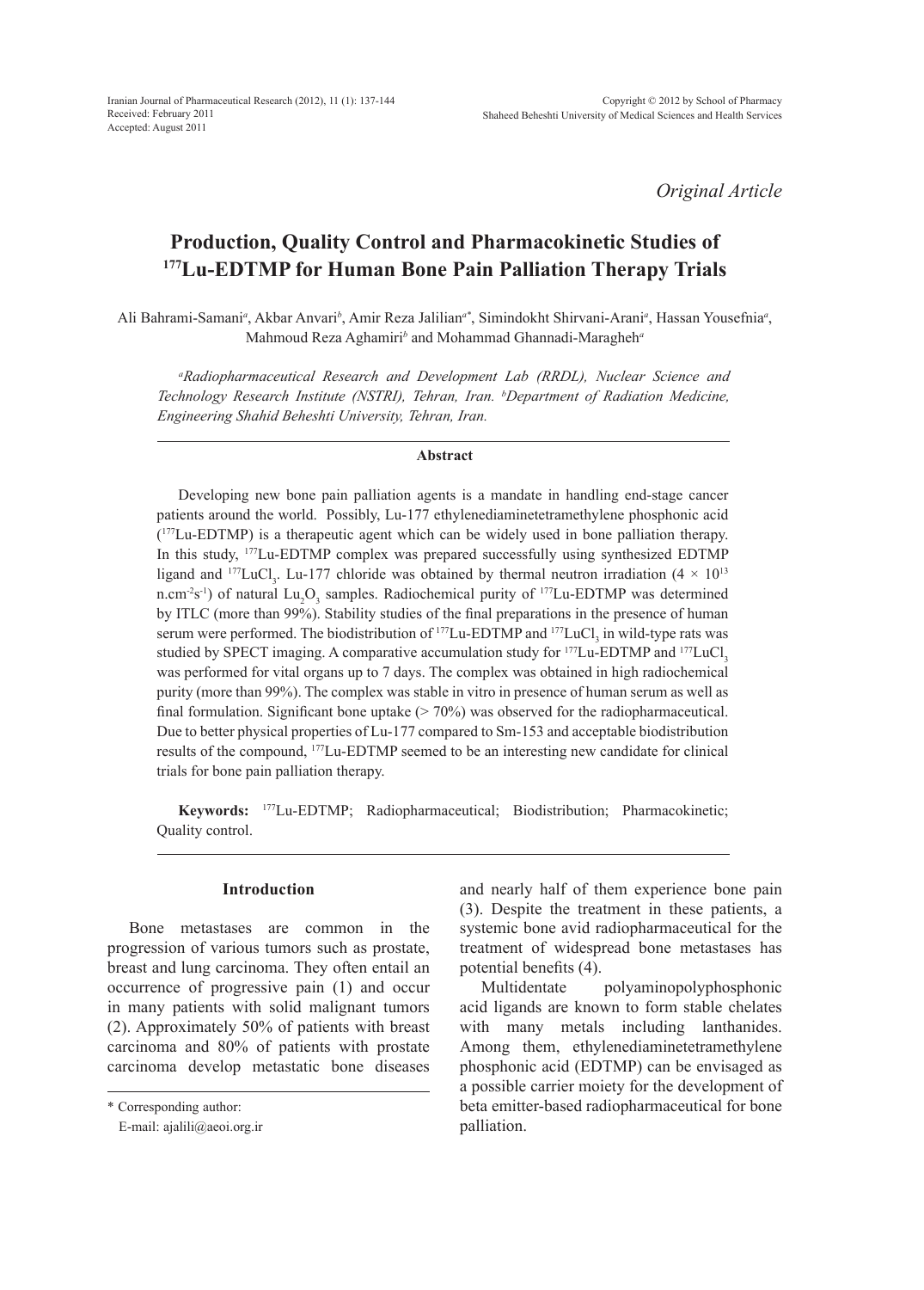

Figure 1. Chemical structure of <sup>177</sup>Lu-EDTMP.

Among radioactive lanthanides used in nuclear medicine, lutetium-177  $(^{177}$ Lu) is an interesting candidate for therapeutic protocols. <sup>177</sup>Lu-radiopharmaceuticals have been developed and used in various procedures, such as somatostatin receptor radiotherapy (5), radioimmunotherapy (6), bone palliation therapy (7) and radiosynovectomy (8, 9).

Due to the suitable decay characteristics  $[t_{1/2} = 6.73 \text{ days}, E\beta \text{ max} = 497 \text{ keV}, E\gamma =$ 112 keV (6.4%), 208 keV (11%)] as well as the feasibility of large-scale production in adequate specific activity and radionuclidic purity by using a moderate flux reactor, 177Lu is a promising radionuclide in the development of 177Lu-EDTMP complex as a therapeutic radiopharmaceutical agent (Figure 1).

Compared to Sm-153, Lutetium-177 has a longer half-life which provides the possibility of production of a radiopharmaceutical with better shipment quality and longer shelf-life. On the other hand, irradiation of biological targets by a nuclide with longer half-life may improve the effectiveness of bone pain palliation therapy.

In this research, Lu-177 ethylenediaminetetramethylene phosphonic acid (177Lu-EDTMP) complex was prepared from in-house made starting ligand and the biokinetic studies of the compound were carried out in vital rat organs by post-mortem studies and imaging.

### **Experimental**

<sup>177</sup>Lu was produced with a specific activity of approximately 70-80 mCi/mg and radionuclidic purity of 99.98% by irradiation of natural  $\text{Lu}_2\text{O}_3$  (99.999% purity from Aldrich Co., UK) targeted at a thermal neutron flux of approximately  $4 \times 10^{13}$  n.cm<sup>-2</sup>.sec<sup>-1</sup> for 5 days at Tehran Research Reactor (TRR). Whatman

No. 3 paper was obtained from Whatman Company (UK). Radio-chromatography was performed by using a Bioscan AR-2000 radio TLC scanner instrument (Bioscan, France). A high purity germanium (HPGe) detector coupled with a Canberra™ (model GC1020- 7500SL, Canberra Industries, Inc. CT, U.S.A.) multichannel analyzer and a dose calibrator ISOMED 1010 (Elimpex-Medizintechnik, Austria) was used for counting distributed activity in rat organs. All other chemical reagents were purchased from Merck Company (Germany).

Calculations were performed based on the 112 keV peak for <sup>177</sup>Lu. All values were expressed as mean ± standard deviation and the data were compared using Student's t-test. Animal studies were performed in accordance with the United Kingdom Biological Council's Guidelines on the Use of Living Animals in Scientific Investigations (1987). The approval of NSTRI Ethical Committee was obtained for conducting this research.

The wild-type rats (NMRI), weighing 180- 200 g, were purchased from Pasteur Institute of Iran (Karaj), and acclimatized at proper rodent diet and 12 h/12 h day/night light/darkness.

*Production and quality control of <sup>177</sup>LuCl*<sub>3</sub> *solution* 

<sup>177</sup>Lu was produced by neutron irradiation of 1 mg natural  $Lu_2O_3$ , according to the reported procedures (10) at TRR (General Atomics, USA). The irradiated target was dissolved in  $200 \mu L$  of 1.0 molL<sup>-1</sup>M HCl, for the preparation of  $177 \text{LuCl}_3$  and then diluted to the appropriate volume with ultra pure water for the production of a stock solution of final volume of 5 mL  $(0.04 \text{ molL}^1)$ . The mixture was filtered through a 0.22 µm filter (Waters, USA) for the purpose of sterilization. The radionuclidic purity of the solution was determined for the presence of other radionuclides using purity germanium (HPGe) spectroscopy, through the detection of various interfering gamma emitting radionuclides. The radiochemical purity of the  $177$ LuCl<sub>3</sub> was evaluated using 2-solvent systems for instant thin layer chromatography (ITLC) [A: 10 mmolL-1 diethylenetriamine pentaacetic acid (DTPA),  $pH = 5$  and B: 10% ammonium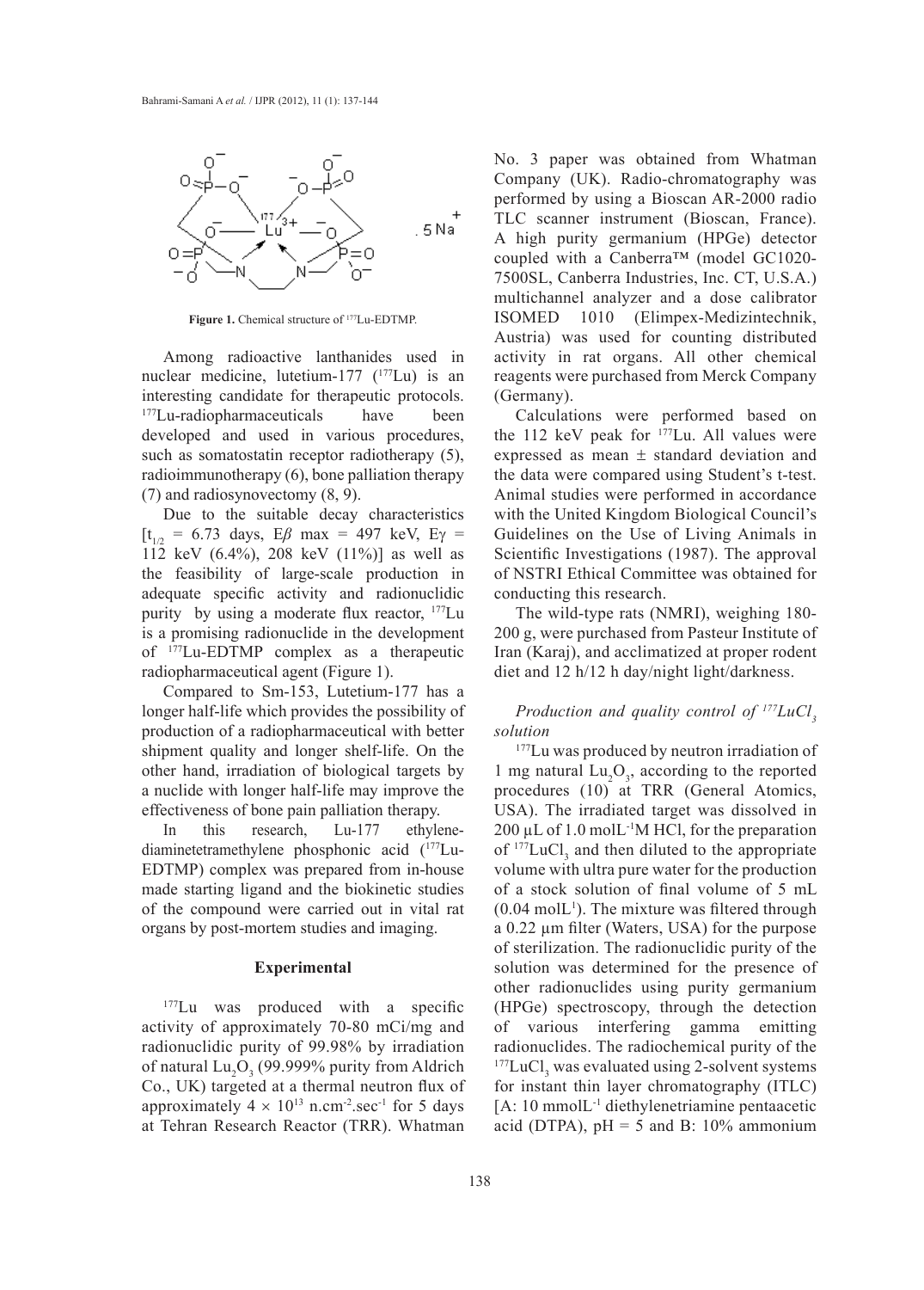acetate:methanol mixture (1:1)].

## *Synthesis of EDTMP*

EDTMP was synthesized from phosphorous acid, ethylenediamine and formaldehyde in the presence of HCl by a modified Mannichtype reaction (11). To the stirring mixture of phosphorous acid (33.66 g, 0.5 mole) and concentrated HCl (33.44 g) under  $N_2$  atmosphere, ethylenediamine dihydrochloride (5 g, 0.08 moles) was added drop wise and the mixture was heated to reflux. Aqueous solution of formaldehyde (37 %) was then added drop wise to the mixture. Reflux (at 100 °C) continued for 4 h and the boiling suspension was evaporated under vacuum. The residue was recrystallized from water/methanol mixture [m.p. 214-215°C; IR (KBr, ν cm-1): 3308, 2633, 2311, 1668, 1436, 1356; <sup>1</sup>H-NMR (D<sub>2</sub>O,  $\delta$  ppm): 3.53 (d, J = 12.3 Hz, 8H,-N-CH<sub>2</sub>-P=O), 3.85 (s, 4H, -N-CH<sub>2</sub> Hz, 8H,-N-CH<sub>2</sub>-P=O), 3.85 (s, 4H, -N-CH<sub>2</sub>-);<br><sup>13</sup>C NMR (D<sub>2</sub>O,  $\delta$  ppm): 51.63, 52.73; <sup>31</sup>P NMR  $(D_2O, δ ppm): 10.52$ ].

# *Radiolabeling of EDTMP with <sup>177</sup>LuCl*<sub>3</sub>

A stock solution of EDTMP was prepared by dissolving in 1 molL-1 NaOH and diluted to the appropriate volume with ultra pure water, in order to produce a solution of 50 mg.m $L^{-1}$ . For labeling, an appropriate amount of the  $177$ LuCl<sub>3</sub> solution (0.1 mL, 50 mCi) containing the required activity was added to the desired amount of EDTMP solution (0.3 mL, 1 to 5 mg.mL-1). The complex solution was then kept at room temperature for 60 min. The final solution was passed through a 0.22  $\mu$ m membrane filter and the pH was adjusted to 7-8.5 with 0.05 molL-<sup>1</sup> phosphate buffer ( $pH = 5.5$ ). The radiochemical purity was determined using Whatman 3 MM chromatography paper or ITLC-SG, eluted with NH<sub>4</sub>OH (56%): methanol (%100): water (%100) (0.2:2:4; v/v/v) mixture.

*Sterility and Apyrogenicity of the radiopharmaceutical* 

Sterility was controlled on a random sampling following the decay of radioactivity. The Limulus Amoebocyte Lysate (LAL) test was used for the validation of radiopharmaceutical production method according to European protocol (12).

*Stability of 177Lu-EDTMP in final formulation*  Stability of  $177$ Lu-EDTMP in the final preparation was determined by storing the final solution at 25ºC for 2 days and performing frequent ITLC analysis for the determination of radiochemical purity using Whatman 3 MM chromatography paper or ITLC-SG, eluted with NH4 OH (56%):methanol (%100):water (%100) (0.2:2:4; v/v/v) mixture.

# *Stability of 177Lu-EDTMP in presence of human serum*

Final  $177$ Lu-EDTMP solution (200 µCi, 50 µL) was incubated in the presence of freshly prepared human serum (300  $\mu$ L) (Purchased from Iranian Blood Transfusion Organization, Tehran, Iran) at 37°C for 2 days. The stability was determined by performing frequent ITLC analysis using the above-mentioned chromatography system.

# *Biodistribution studies*

The biodistribution of free  $Lu^{3+}$  cation as well as of 177Lu-EDTMP was determined in wild-type rats. For each radiochemical compound, 100  $\mu$ L (150  $\mu$ Ci) radioactive solution was injected directly to normal rat through caudal vein. The animals  $(n = 3)$  were sacrificed at predetermined times following the injection (2 h to 7 days) and the percentage of the injected dose in the tissues was then determined with a γ-ray scintillation or a dose calibrator.

# *Single photon emission computed tomography (SPECT) imaging of 177Lu-EDTMP in wild-type rats*

For imaging studies, 177Lu-EDTMP solution  $(7.4 \text{ MBq}, 200 \mu L)$  was injected intravenously to rats through their tail veins, followed by the injection of propofol-xylazine mixture for anaesthetization. The images were taken after administration of the radiopharmaceutical by a single-head SPECT system (Siemens, Germany) based on 112 keV peak (15% energy window). The rat-to-septa distance was 12 cm.

# **Results and Discussion**

The radionuclide was prepared at a range of specific activity of 3 to 5 MBq.mg-1. For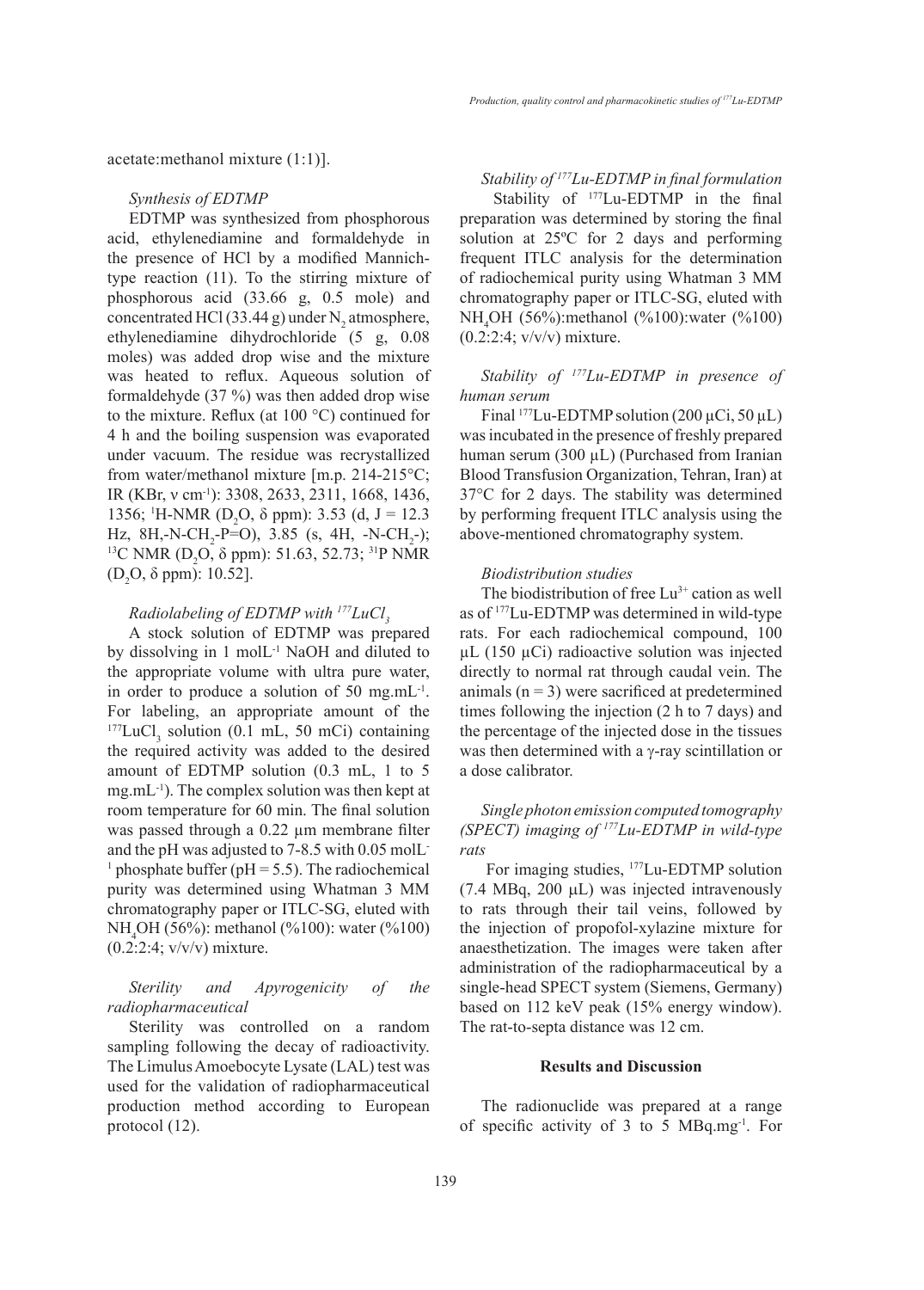

Figure 2. HPGe spectrum for <sup>177</sup>Lu chloride solution.

radiolabeling use, after counting the samples on an HPGe detector for 5 h, two major photons (6.4% of 0.112 MeV and 11% of 0.208 MeV) were observed (Figure 2).

The radiochemical purity of the 177Lu solution was determined in two solvents. In 10 mmol.L-1 DTPA aqueous solution (solvent 1), free  $Lu^{3+}$ cation is complexed to more lipophilic Lu-DTPA form and migrates to higher  $R_f$ . Small radioactive fraction remaining at the origin could be related to other Lu ionic species and not due to the forming of Lu-DTPA complex (such as LuCl<sub>4</sub>, *etc.*) and/ or colloids. On the other hand, 10% ammonium acetate:methanol mixture (1:1) (solvent 2) was also used for the determination of radiochemical purity. It seems that the fast eluting species was

**Table 1.** Effect of various molar ratios of Lu and EDTMP on the radiochemical yield (30 min at  $pH = 8-9$ ).

| Lu:EDTMP molar ratio | Radiochemical yield (%) |
|----------------------|-------------------------|
| 1:5                  | 98.2                    |
| 1:10                 | 99.2                    |
| 1:15                 | 99.7                    |
| 1:20                 | 99.5                    |
| 1:40                 | 99.4                    |

possibly  $Lu^{3+}$  and other ionic forms of  $177Lu$  (such as  $LuCl<sub>4</sub>$ ) remained at the origin ( $R<sub>f</sub> = 0$ ) as well as colloids (Figure 3). The differences between the impurity peaks in the two chromatograms could be related to the presence of colloidal impurity (2%). Nearly, 2% of activity can also be attributed to other ionic impurities. The effect of various factors on the labeling yield of 177Lu-EDTMP including ligand concentration and temperature were also studied and the corresponding results are shown in Table 1.

As observed, labeling yield increased with increasing molar ratio of Lu:EDTMP (from 1:5 to 1:15) and reached more than 99% in 60 min.

The stability of prepared <sup>177</sup>Lu-EDTMP complex was studied up to 48 h after preparation. The complex was found to be stable in final pharmaceutical sample and its radiochemical purity was calculated above 99% even 48 hours after the preparation by using Whatman 3 MM eluted with  $NH<sub>4</sub>OH$ : methanol: water (0.2:2:4) mixture. Stability test was also developed for the complex in presence of human serum at 37°C using ITLC as mentioned above.

Regarding the animal studies, the tissue uptakes were calculated as the percent of area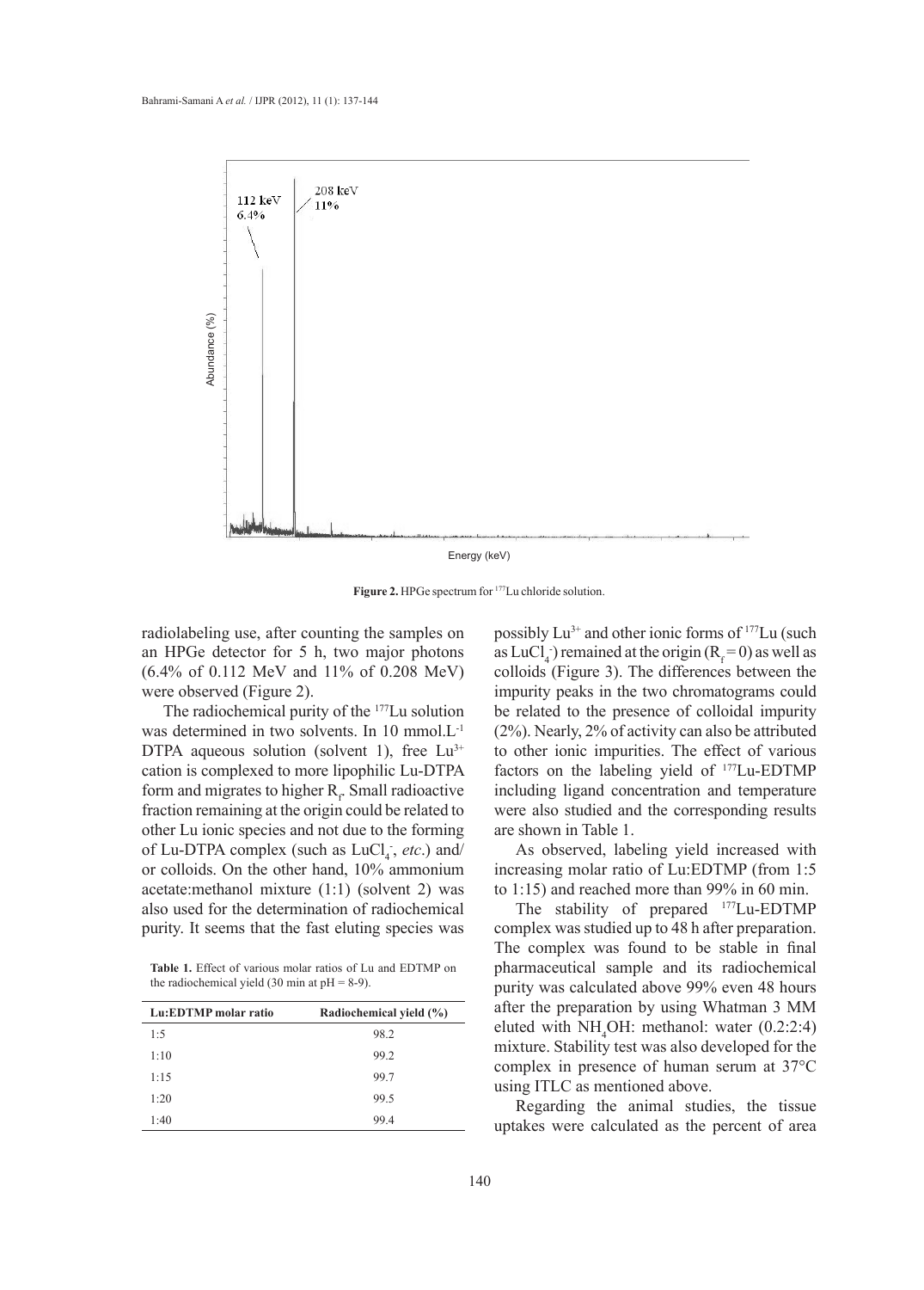

**Figure 3.** ITLC chromatograms of  $177 \text{LuCl}_3$  solution in a DTPA solution (pH = 5). (a) 10% ammonium acetate:methanol (1:1; v/v) solution, (b) chromatograms for <sup>177</sup>Lu-EDTMP eluted using 10% ammonium acetate:methanol (1:1; v/v) solution, (c) chromatograms for<br><sup>177</sup>Lu-EDTMP eluted and with NH<sub>4</sub>OH: methanol:water (0.2:2:4) mixture, (d) chromatograph

under the curve of the related peak per gram of tissue  $(\%$  ID/g) (Figure 4).

The biodistribution of <sup>177</sup>Lu cation was determined in wild-type animals for 2-48 h post injection. The liver radioactivity uptake of the cation is comparable with other radiolanthanides such as Yb, Sm and Tb (13). About 3% of the cation radioactivity accumulate in the liver in 48 h.

Low blood radioactivity content demonstrates the rapid removal of 177Lu from the circulation after injection. Lung, muscle and skin did not uptake the 177Lu significantly, while it is in accordance with other cations accumulation. A 4% bone uptake was observed for 177Lu which remained almost constant after 48 h (data not shown). Significant uptake of <sup>177</sup>Lu uptake was also observed in the spleen, possibly related to reticuloendothelial system. Kidney plays an important role in the excretion of 177Lu as a water soluble cation especially after 24 h. The radioactivity biodistribution of 177Lu-EDTMP (200  $\mu$ Ci in 150  $\mu$ L volume) in rat organs up to 7days post injection was determined and it was clearly observed that the major portion of injected radioactivity of 177Lu-EDTMP was transferred from blood circulation into bones

(Figure 4).<br>Figure 5 compares the <sup>177</sup>Lu-EDTMP and Figure 5 compares the  $^{177}$ Lu-EDTMP and  $^{177}$ LuCl<sub>3</sub> species behavior in biodistribution and demonstrates the blood accumulation from 2 h to 7 d. Both compounds were washed out from the circulation after 4 h.

<sup>177</sup>Lu-EDTMP was rapidly taken up in bones within 2 h after administration and radioactivity concentration retained almost constant up to 24 h. The accumulation increased slowly after 7 days, whereas the uptake of free 177Lu increased slowly. On the other hand, <sup>177</sup>Lu-EDTMP showed more uptakes at all time intervals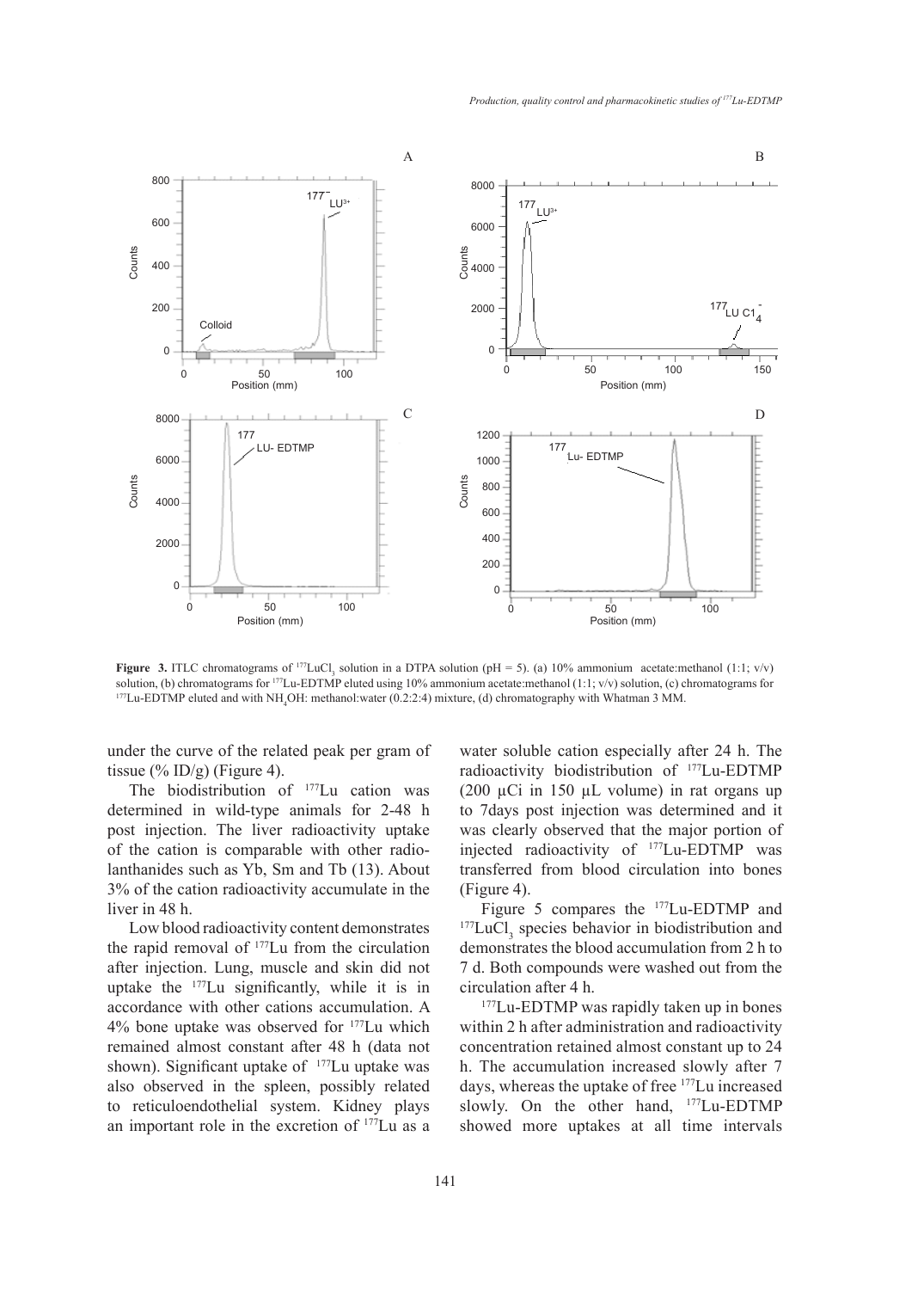

**Figure 4.** Percentage of injected dose per gram of  $^{177}$ LuCl<sub>3</sub>, (a) and  $^{177}$ Lu-EDTMP, (b) in wild-type rat tissues after 2, 4, 24, 48 h and 7 days post injection.

compared to free cation, except after 24 h. The error bars at this time point have overlaps, demonstrating the possibility of higher bone uptake even at this stage.

Rapid 177Lu-EDTMP uptake and low blood circulation activity lead to a low kidney excretion, whereas  $177Lu^{3+}$  is washed out through kidneys in 7 days as predicted for a cationic species.<br>Unlike  $177 \text{La}^{3+}$  which accumul

Unlike  $177 \text{Lu}^{3+}$  which accumulates significantly in the liver, <sup>177</sup>Lu-EDTMP has almost no liver accumulation, which is a major advantage of a therapeutic radiopharmaceutical due to the possibility of increasing the maximum injectable dose.

As shown in Figure 6, the complex is mainly washed out from the circulation in the first few hours and is trapped in bone tissues especially in spinal column, skull tail and thigh bones. Insignificant activity is accumulated in other tissues. In case of free 177Lu, most of activity is accumulated in liver and abdominal area GI.

Recently a similar report on the production and quality control of 177Lu-EDTMP complex has been reported (14) demonstrating higher localization of 177Lu-EDTMP in skeleton compared to <sup>153</sup>Sm-EDTMP which is also in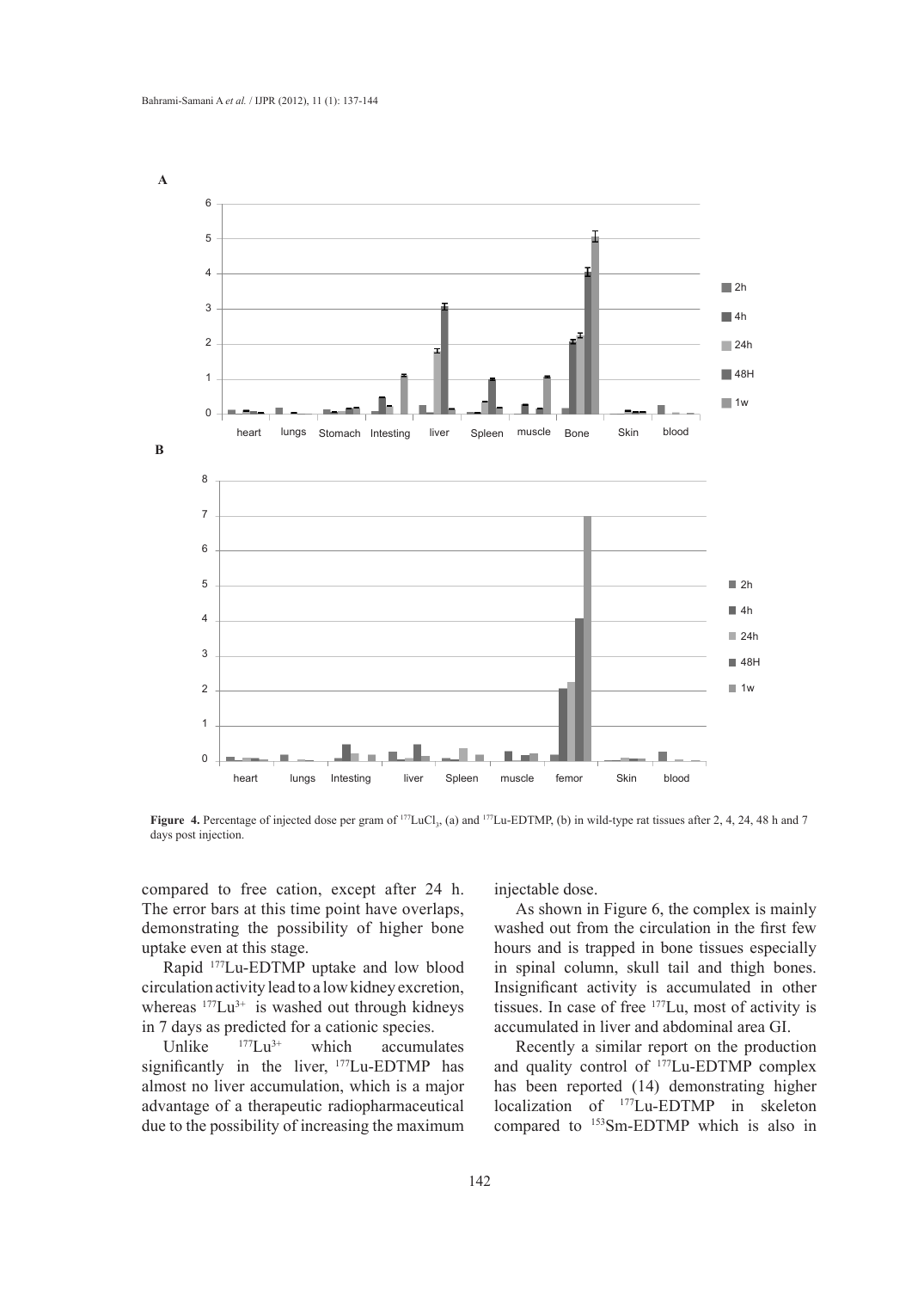

**Figure 5.** Comparative radioactivity uptake for <sup>177</sup>Lu-EDTMP and <sup>177</sup>LuCl, in (a) blood, (b) bone, (c) kidney, (d) liver, and (e) spleen in wild-type rats.

agreement with our data.

In a recent study on the species-specific pharmacokinetic behavior of the drug in canine model did not demonstrate any biological adverse effects suggesting 177Lu-EDTMP as a promising radiopharmaceutical for further human studies (15).

As a comparison, the labeling and QC of the 177Lu-EDTMP complex was more or less similar to the Sm-153 analog and no significant difference was observed in the biodistribution data. The radiopharmaceutical higher bone uptake and half life may impose long term bone marrow and other critical organs irradiation. Thus, theoretical and practical dosimetry studies should be considered for this ligand at various injected doses to humans.

# **Conclusion**

EDTMP ligand was synthesized and its structure was determined using authentic spectroscopic methods. <sup>177</sup>Lu-EDTMP was prepared (radiochemical purity more than 99%) using optimization studies. <sup>177</sup>Lu-EDTMP and  $^{177}$ LuCl<sub>3</sub> preparations were administered intravenously through the tail vein to wild-type rats and biodistribution data collected after 2



**Figure 6.** SPECT images of  $^{177}$ Lu-EDTMP (right) and  $^{177}$ LuCl<sub>3</sub> (left) 24 h post injection in wild-type rats.